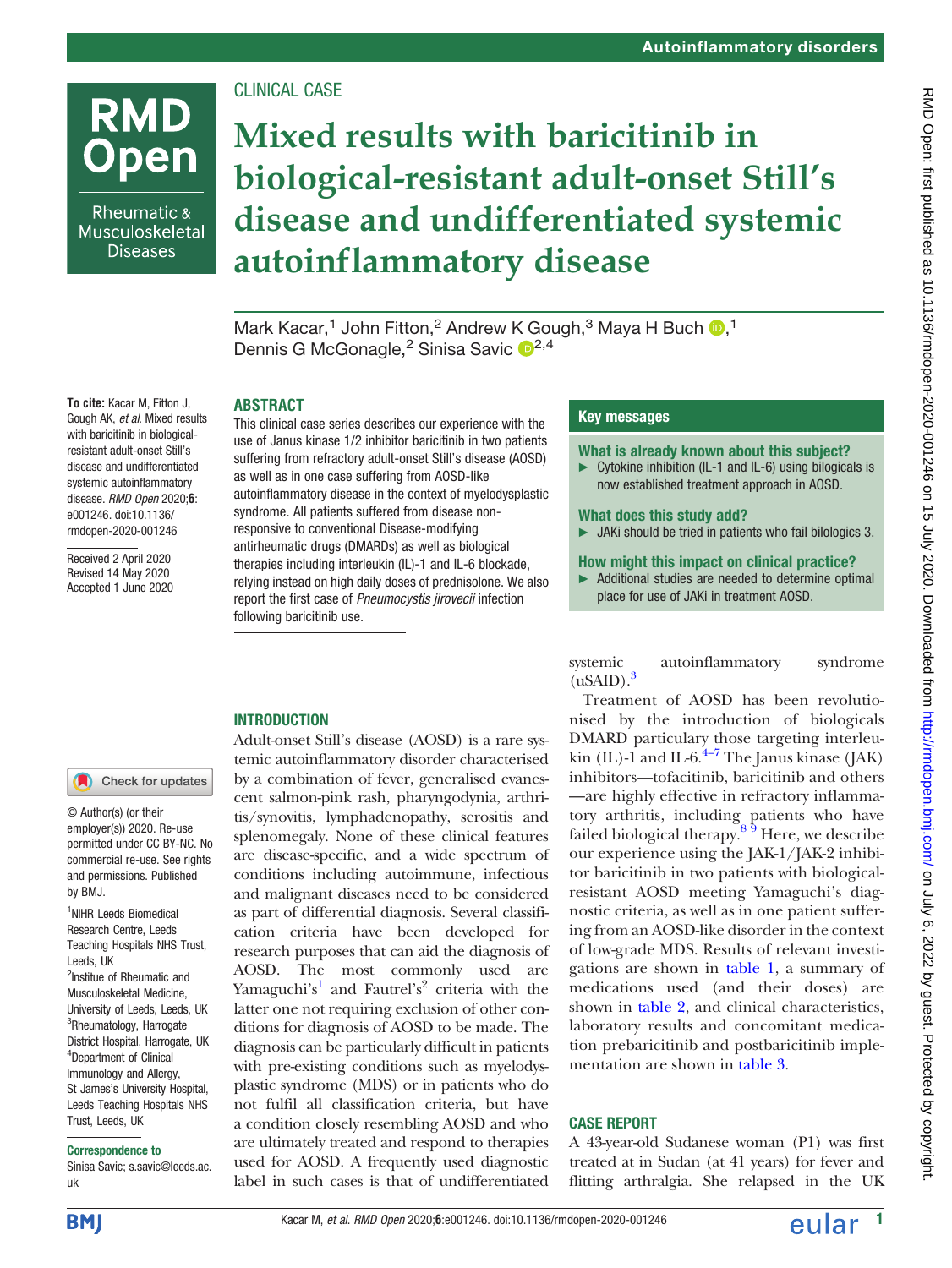<span id="page-1-0"></span>Table 1 Demographics, clinical characteristics and results

|                                                               |                                          |                                                                                                                  | Patient 1 (P1)         |                                                                             | Pateint 2 (P2)           |                                                                                               | Pateint 3 (P3)                   |
|---------------------------------------------------------------|------------------------------------------|------------------------------------------------------------------------------------------------------------------|------------------------|-----------------------------------------------------------------------------|--------------------------|-----------------------------------------------------------------------------------------------|----------------------------------|
| Gender                                                        |                                          |                                                                                                                  | F                      |                                                                             | M                        |                                                                                               | F                                |
| Age at presentation (years)                                   |                                          | 41                                                                                                               |                        | 29                                                                          |                          | 58                                                                                            |                                  |
|                                                               | Clinical characteristics at presentation |                                                                                                                  |                        |                                                                             |                          |                                                                                               |                                  |
| Fevers > 39°Ct*                                               |                                          | $\ddot{}$                                                                                                        |                        | $\ddot{}$                                                                   |                          | $\ddot{}$                                                                                     |                                  |
| Joint involvement†                                            |                                          | $^{+}$                                                                                                           |                        | $^{+}$                                                                      |                          | $\ddot{}$                                                                                     |                                  |
| Rash‡                                                         |                                          | $\ddot{}$                                                                                                        |                        | $\ddot{}$                                                                   |                          | -                                                                                             |                                  |
| Sore throat                                                   |                                          | $^{+}$                                                                                                           |                        |                                                                             |                          | $\ddot{}$                                                                                     |                                  |
| Lymphadenopathy                                               |                                          | $\overline{\phantom{0}}$                                                                                         |                        |                                                                             |                          | -                                                                                             |                                  |
| Splenomegaly                                                  |                                          | $+$                                                                                                              |                        |                                                                             |                          |                                                                                               |                                  |
| Serositis                                                     |                                          | $^{+}$                                                                                                           |                        |                                                                             |                          |                                                                                               |                                  |
| Laboratory results                                            |                                          |                                                                                                                  |                        |                                                                             |                          |                                                                                               |                                  |
| ANA/RF                                                        |                                          |                                                                                                                  |                        |                                                                             |                          |                                                                                               |                                  |
| WBC >10.000/mL                                                |                                          | $+$                                                                                                              |                        | $+^{\wedge}$                                                                |                          | $-^{\epsilon}$                                                                                |                                  |
| Elevated LFTs (>1.5X ULN)                                     |                                          | $+$ (ALT, AP, LDH)                                                                                               |                        | $+$ (ALT)                                                                   |                          | $+$ (AP)                                                                                      |                                  |
| Maximum CRP                                                   | $(<10$ mg/L)                             | $231$ mg/L                                                                                                       | (on 35 mg<br>Pred/day) | 94 mg/L                                                                     | (on $40$ mg<br>Pred/day) | 239 mg/L                                                                                      | (on $20 \text{ mg}$<br>Pred/day) |
| Maximum ESR                                                   | $(1-15 \text{ m/hour})$                  |                                                                                                                  | 125 mm/hour            |                                                                             | 16 mm/hour               | <b>NA</b>                                                                                     |                                  |
| Maximum ferritin (10-332 ng/mL)                               |                                          |                                                                                                                  | 38 940 ng/mL           |                                                                             | 679 ng/mL<br>2695 ng/mL" |                                                                                               |                                  |
| Other investigations                                          |                                          | PET CT-borderline<br>splenomegaly, traces of<br>pericardial effusion, reactive<br>mediastinal<br>lymphadenopathy |                        | PET CT-no inflammatory<br>arthritis, vasculitis,<br>infection or malignancy |                          | PET CT-no infection,<br>malignancy or vasculitis; USS<br>abdomen-no abnormalities<br>detected |                                  |
| *Lasting 1 week or longer.<br>†Δrthritis/synovitis/arthralaia |                                          |                                                                                                                  |                        |                                                                             |                          |                                                                                               |                                  |

†Arthritis/synovitis/arthralgia.

‡Evanescent, salmon-pink maculopapular rash.

'P3 has been pancytopenic since presentation due to underlying myelodysplasia; however, flares were associated with tripling of neutrophil counts. ''The elevation of ferritin does not correspond to disease flares but likely reflects increased transfusion dependence. ^WBC over 13.000 but 77% PBMC.

ALT, alanine aminotransferase; ANA, antinuclear antibody assay; AP, alkaline phosphatase; CRP, C reactive protein; ESR, erythrocyte sedimentation rate; F, female; LDH, lactate dehydrogenase; LFT, liver function test; NA, not available; M, male; PET, positron emission tomography; Pred, prednisolone; RF, rheumatoid factor; ULN, upper limit of normal; USS, ultrasound scan; WBC, white blood cell count.

<span id="page-1-1"></span>

| Table 2 Treatments used before baricitinib implementation and their efficacy |                |                  |           |                                   |                |                               |
|------------------------------------------------------------------------------|----------------|------------------|-----------|-----------------------------------|----------------|-------------------------------|
|                                                                              | P <sub>1</sub> |                  |           | P <sub>2</sub>                    | P <sub>3</sub> |                               |
| Prednisolone                                                                 | <b>PR</b>      | 30-40 mg OD      | <b>PR</b> | 40 mg OD                          | <b>PR</b>      | 20 mg OD                      |
| Methotrexate                                                                 | $NR^*$         | 7.5 mg 1 weekly  | <b>NR</b> | 25 mg 1 weekly                    |                |                               |
| Ciclosporin                                                                  | <b>PR</b>      | 100 mg BD        | <b>NR</b> | 150 mg BD                         |                |                               |
| Anakinra                                                                     | <b>PR</b>      | 300 mg BD        | <b>NR</b> | 100 mg BD                         | <b>NR</b>      | 100 mg OD                     |
| Tocilizumab                                                                  | <b>NR</b>      | 8 mg/kg 2 weekly | <b>NR</b> | 8 mg/kg 2 weekly                  | CR-vasculitis  | 162 mg 2 weekly               |
| Sarilumab                                                                    |                |                  |           |                                   | CR-vasculitis  | 150 mg 2 weekly               |
| Other medications                                                            |                |                  |           | Rituximab-NR<br>$Infliximab - PR$ |                | Rituximab for vasculitis – CR |

\*In addition to lack of response, P1 experienced a severe generalised toxic drug eruption with MTX.

CR—complete response defined as resolution of all symptoms/absence of flares with normalisation of laboratory parameters.

PR—partial response defined as >50% reduction in frequency/severity of symptoms.

NR—no response.

OD—one time per day.

BD—two times per day.

despite maintenance therapy with prednisolone and hydroxychloroquine, presenting with fever, arthritis/synovitis and evanescent rash in the context of neutrophilia and elevated

inflammatory markers. She remained steroid-dependent (multiple unsuccessful tapers below 15 mg prednisolone daily) despite combination therapy with anakinra and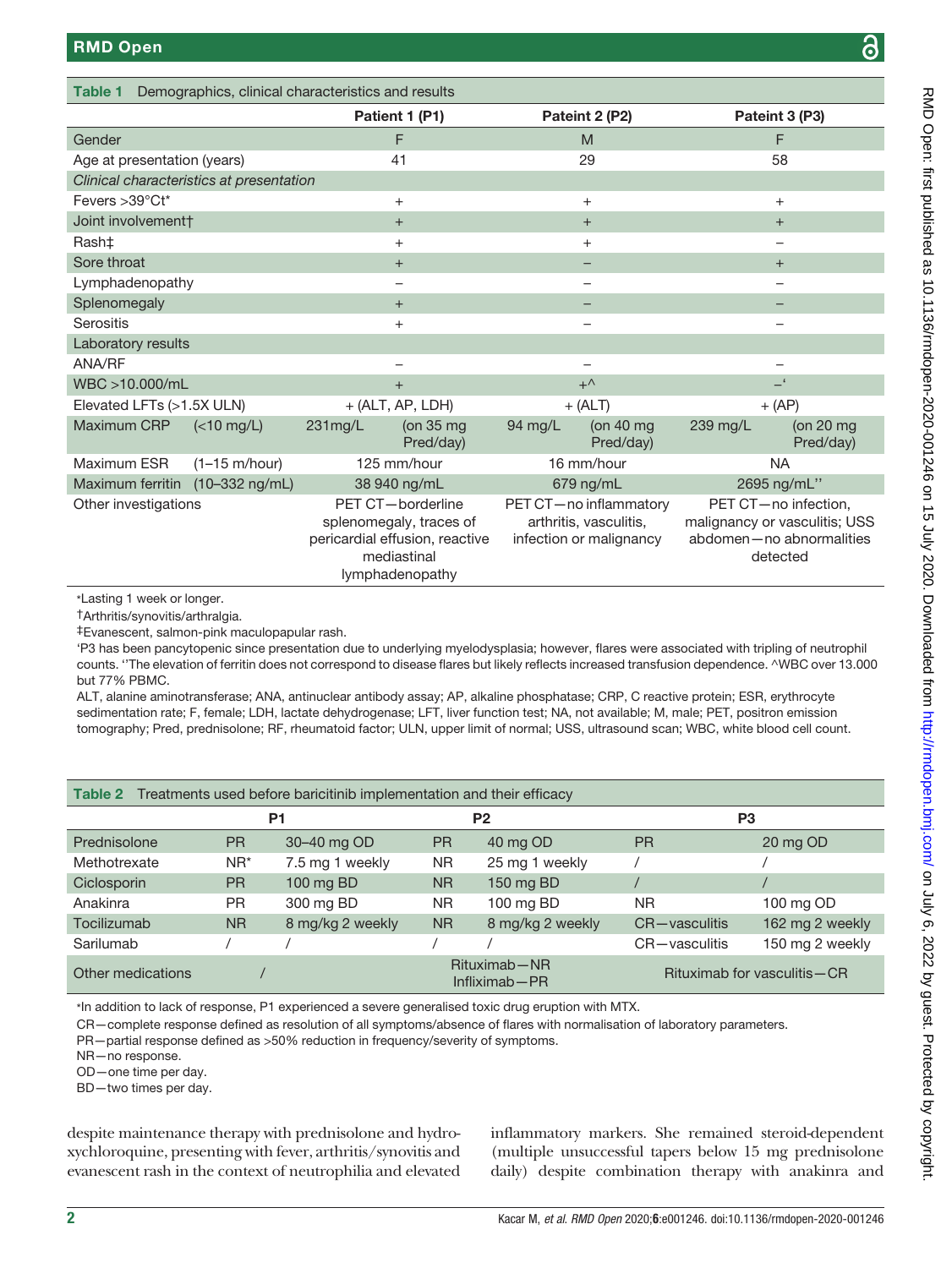<span id="page-2-0"></span>

| Table 3 Clinical characteristics, lab results and concomitant medication prebaricitinib and postbaricitinib implementation |                                      |                                                 |                                                       |                         |  |  |
|----------------------------------------------------------------------------------------------------------------------------|--------------------------------------|-------------------------------------------------|-------------------------------------------------------|-------------------------|--|--|
|                                                                                                                            |                                      | <b>P1</b>                                       | <b>P2</b>                                             | P <sub>3</sub>          |  |  |
| Prebaricitinib <sup>X</sup>                                                                                                | clinical characteristics             | <b>Inflammatory</b><br>erosive<br>polyarthritis | Polyarthralgia with synovitis, generalised rash >39°C | <b>Persistent fever</b> |  |  |
|                                                                                                                            | Prebaricitinib <sup>X</sup> results  |                                                 |                                                       |                         |  |  |
| <b>CRP</b>                                                                                                                 | $(<10$ mg/L)                         | 231 mg/L                                        | 94 mg/L                                               | 48 mg/L                 |  |  |
| <b>ESR</b>                                                                                                                 | $(1-15 \text{ m/hour})$              | 125 mm/hour                                     | 16 mm/hour                                            | <b>NA</b>               |  |  |
|                                                                                                                            | Ferritin (10-332 ng/mL)              | 38 940 ng/mL                                    | 679 ng/mL                                             | 1812 ng/mL"             |  |  |
| Prebaricitinib <sup>X</sup> therapy                                                                                        |                                      |                                                 |                                                       |                         |  |  |
| Prednisolone                                                                                                               |                                      | 10 mg OD                                        | 40 mg OD                                              | 15 mg OD                |  |  |
| Methotrexate                                                                                                               |                                      |                                                 | 25 mg 1 weekly                                        | $\prime$                |  |  |
| Ciclosporin                                                                                                                |                                      | 100 mg OD                                       | 150 mg BD                                             |                         |  |  |
| Anakinra                                                                                                                   |                                      | 300 mg OD                                       | 100 mg BD                                             |                         |  |  |
| Tocilizumab                                                                                                                |                                      | 8 mg/kg 2 weekly                                | 8 mg/kg 2 weekly                                      |                         |  |  |
| Sarilumab                                                                                                                  |                                      |                                                 | $\prime$                                              |                         |  |  |
| Baricitinib treatment regimen                                                                                              |                                      | 4 mg OD                                         | 4 mg OD                                               | 4 mg OD                 |  |  |
| Postbaricitinib <sup>Y</sup><br>clinical characteristics                                                                   |                                      | Asymptomatic                                    | Polyarthralgia with synovitis,<br>generalised rash    | Asymptomatic            |  |  |
| Postbaricitinib <sup>Y</sup> results                                                                                       |                                      |                                                 |                                                       |                         |  |  |
| <b>CRP</b>                                                                                                                 | $(<10$ mg/L)                         | $<$ 5 mg/L                                      | 56 mg/L                                               | 2 mg/L                  |  |  |
| <b>ESR</b>                                                                                                                 | $(1-15 \text{ m/hour})$              | 17 mm/hour                                      | 9 mm/hour                                             | <b>NA</b>               |  |  |
|                                                                                                                            | Ferritin (10-332 ng/mL)              | 18 ng/mL                                        | 304 ng/mL                                             | 1708 ng/mL"             |  |  |
|                                                                                                                            | Postbaricitinib <sup>Y</sup> therapy |                                                 |                                                       |                         |  |  |
| Prednisolone                                                                                                               |                                      |                                                 | 30 mg OD                                              | 15 mg OD                |  |  |
| Methotrexate                                                                                                               |                                      |                                                 | 20 mg 1 weekly                                        |                         |  |  |
| <b>Other DMARD</b>                                                                                                         |                                      |                                                 | $\prime$                                              |                         |  |  |

 $^\times$  At time of baricitinib implementation.  $^\times$ At first follow-up (8±2 weeks) after implementation of a stable dose of baricitinib. ''The elevation of ferritin does not correspond to disease flares but likely reflects increased transfusion dependence.

BD, two times per day; CRP, C reactive protein; DMARD, disease modifying antirheumatic drugs; ESR, erythrocyte sedimentation rate; NA, not available; OD, one time per day.

ciclosporin or methotrexate. Anakinra was briefly replaced with two-weekly intravenous tocilizumab infusions but was restarted due to primary non-response. The disease evolved into a predominantly oligoarthritic phenotype with significant synovial hypertrophy of both 2nd metacarpophalangeal (MCP) joints, multiple proximal interphalangeal joint (PIP) joints and both knee supra-patellar pouches. In addition, there was evidence of bilateral tibialis posterior and extensor carpi ulnaris tenosynovitis with evidence of multiple early bone erosions on ultrasound. Baricitinib was started at this point and the patient has remained in clinical and biochemical remission while on baricitinib monotherapy over the ensuing 15 months.

A 32-year-old Caucasian male (P2) presented at 29 years with a flitting inflammatory polyarthritis (affecting hands, wrists, elbows, shoulders and knees) associated with a nonpruritic, evanescent rash, fevers, rigours and sweating. The condition was responsive to high-dose prednisolone. A diagnosis of AOSD was made and steroid-sparing immunomodulatory therapy was initiated with ciclosporin, with methotrexate added subsequently. Anakinra was added as prednisolone requirement remained at least 15 mg/day, with marked initial improvement but subsequent relapses

despite doubling and then tripling the dose. Two-weekly intravenous tocilizumab was commenced in combination with methotrexate, resulting in complete biochemical and partial clinical response. After 6 months, he developed a persistent urticaria-like rash, which improved only transiently with the anti-IgE therapeutic, omalizumab. The patient developed severe synovitis and baricitinib was added without improvement. After 9 months, both drugs were discontinued. Since then, the patient has received one cycle of rituximab (to no effect) and more recently infliximab with modest improvement in symptoms.

A 63-year-old Caucasian woman (P3) was diagnosed with AOSD-like condition (uSAID) after presenting at 58 years with pharyngitis, fever and arthralgias. The patient had pre-existing myelodysplasia diagnosed 2 years previously. Haematologist input deemed that her symptoms were not due to MDS, which was low grade and according to the MDS International Prognostic Scoring System had low scores and therefore minimal possibility of malignant transformation. Her MDS has remained clinically unchanged to this date. The initial flare was treated with high-dose corticosteroids. DMARDs were omitted due to the patient's MDS. She was established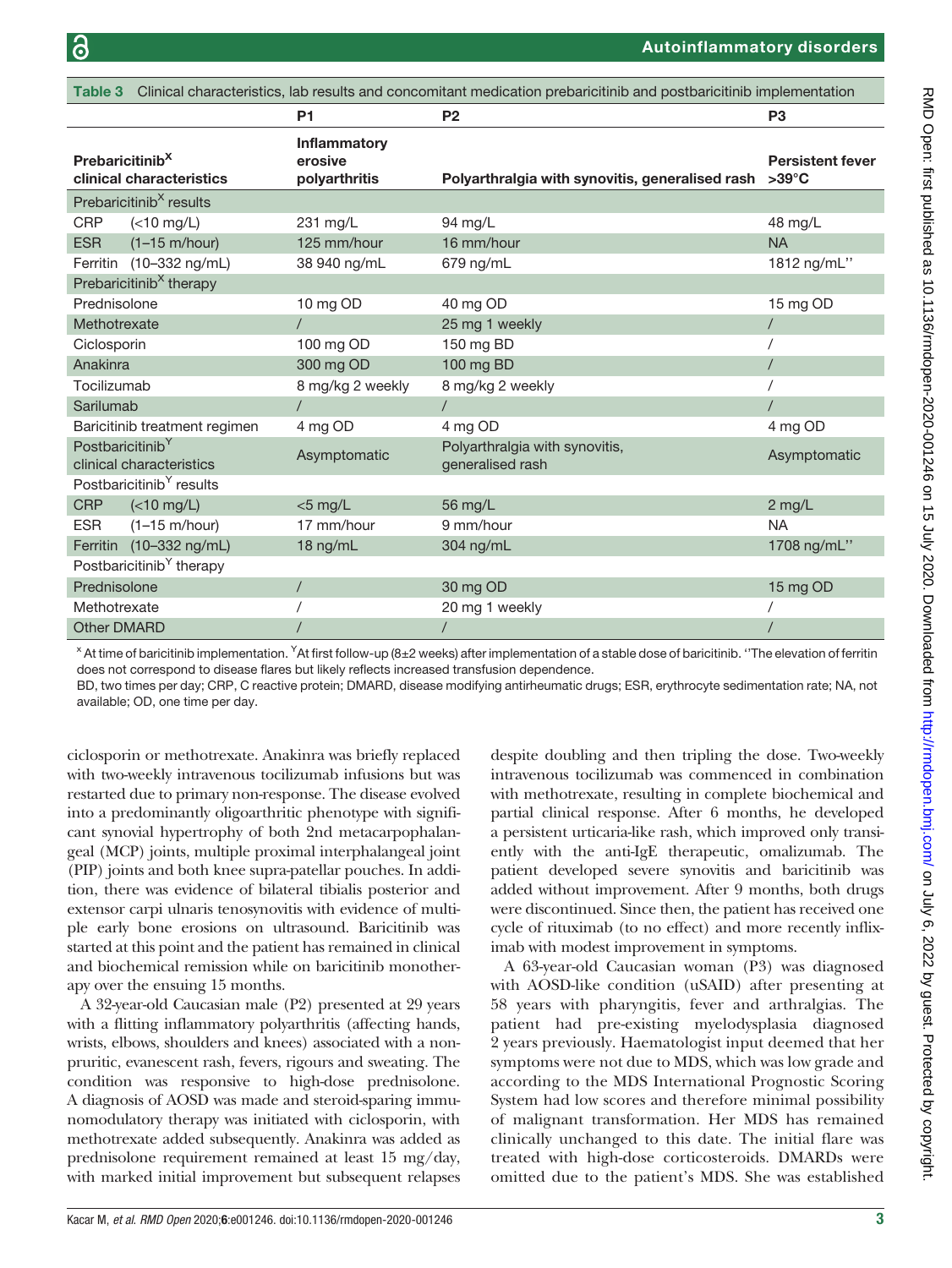#### RMD Open

on two-weekly intravenous tocilizumab monotherapy, successfully resulting in complete symptomatic control for 4 years. Subsequently, the patient developed chilblain vasculitis, deemed to have been caused by IL-6 blockade itself (and replicated after receiving subcutaneous sarilumab). The vasculitis, although seronegative, responded to rituximab, but AOSD symptoms remained problematic. A trial of anakinra failed due to intolerance; therefore, baricitinib was gradually introduced with careful monitoring. The patient has remained in biochemical and clinical remission for 9 months. At 7 months, she developed Pneumocystis jirovecii pneumonia, which responded to trimethoprim-sulfamethoxazole and she remains on it prophylactically.

#### **DISCUSSION**

AOSD remains a diagnostic and therapeutic challenge due to its myriad clinical manifestations and the confounding effects of comorbidities, partially effective therapies and continually evolving phenotypes. Our experience with baricitinib in biological-resistant AOSD is highly variable, perhaps reflecting the varied clinical presentation of this disease. One patient had pre-existing MDS and subsequently developed a clinical syndrome, which clinically resembled AOSD. Considering that there was significant time interval (2 years) between diagnosis of MDS and eventual emergence of AOSD-like condition, it could be argued that this was simply coincidence, particularly since it is often considered that AOSD tends to precede an eventual diagnosis of malignancy.<sup>10</sup> However, a number of studies have already reported that autoimmune/autoinflammatory conditions are more common in MDS than in the general population, although with no clear classification of these inflammatory disorders. The range of autoimmune/autoinflammatory disorders in patients with MDS is highly variable with a prevalence rate ranging from 7% to 30% according to the different studies.<sup>[11 12](#page-3-6)</sup> Therefore, it is also reasonable to assume that AOSD-like condition in P3 is possibly a complication of underlying MDS. Considering that a JAK1/2 inhibitor (ruxolitinib) is already used in haematology to treat myelofibrosis, P3 response to baricitinib might not be surprising. However, ruxolitinib is typically approved for the treatment of intermediate-risk and high-risk myelofibrosis and associated symptoms.<sup>[13](#page-4-0)</sup> Interestingly, P3 also developed an opportunistic infection with pneumocystis while on baricitinib, a complication previously described only once in the context of myelofibrosis therapy with ruxolitinib.

The response to baricitinib in two other patients with AOSD was mixed. Nonetheless, JAKi remains a promising therapeutic option for patients otherwise dependent on high-dose corticosteroids. A recent report from China describes the successful use of tofacitinib in 14 patients with AOSD; however, not all patients had a complete response and some were still needing to take steroids on a long-term basis.<sup>14</sup> The success of JAKi in patients who

have failed IL-1-directed and IL-6-directed therapies might be explained by the ability of these medications to block other likely relevant cytokines such as IL-12/IL-23 and interferon-γ. However, the optimal therapeutic dose of JAKi used for AOSD might be different from what is used for licenced indication. This point was illustrated by a recent report of baricitinb use in the treatment of interferonopathies by Sanchez et al where larger, treat-to-effect, dosages were used, raising the possibility of underdosing in our cases.<sup>[15](#page-4-2)</sup>

Contributors Data collection—MK, JF. Preparing the manuscript—MK, SS. Contribution of clinical cases—MHB, AKG, DGM and SS. Manuscript editing and final approval—MK, JF, AKG MHB, DGM.

Funding The authors have not declared a specific grant for this research from any funding agency in the public, commercial or not-for-profit sectors.

Competing interests Yes, there are competing interests for one or more authors and I have provided a Competing Interests statement in my manuscript.

Patient consent for publication Consent obtained directly from patient(s).

Provenance and peer review Not commissioned; externally peer reviewed.

Data sharing statement For further queries related to the cases presented here please contact the corresponding author.

Open access This is an open access article distributed in accordance with the Creative Commons Attribution 4.0 Unported (CC BY 4.0) license, which permits others to copy, redistribute, remix, transform and build upon this work for any purpose, provided the original work is properly cited, a link to the licence is given, and indication of whether changes were made. See: [https://creativecommons.org/](https://creativecommons.org/licenses/by/4.0/) [licenses/by/4.0/](https://creativecommons.org/licenses/by/4.0/).

#### ORCID iDs

Maya H Buch <http://orcid.org/0000-0002-8962-5642> Sinisa Savic <http://orcid.org/0000-0001-7910-0554>

#### **REFERENCES**

- <span id="page-3-0"></span>Yamaguchi M, Ohta A, Tsunematsu T, et al. Preliminary criteria for classification of adult Still's disease. J Rheumatol 1992;19:424–30.
- 2 Fautrel B, Zing E, JL G, et al. Proposal for a new set of classification criteria for adult-onset Still disease. [Medicine \(Baltimore\)](https://dx.doi.org/10.1097/00005792-200205000-00003) 2002;81:194–200.
- <span id="page-3-1"></span>3 Harrison SR, McGonagle D, Nizam S, et al. Anakinra as a diagnostic challenge and treatment option for systemic autoinflammatory disorders of undefined etiology. [JCI Insight](https://dx.doi.org/10.1172/jci.insight.86336) 2016;1:1–15.
- <span id="page-3-2"></span>4 Alten R, Gomez-Reino J, Durez P, et al. Efficacy and safety of the human anti-IL-1beta monoclonal antibody canakinumab in rheumatoid arthritis: results of a 12-week, phase II, dose-finding study. **[BMC](https://dx.doi.org/10.1186/1471-2474-12-153)** [Musculoskelet Disord](https://dx.doi.org/10.1186/1471-2474-12-153) 2011;12.
- 5 Fleischmann RM, Schechtman J, Bennett R, et al. Anakinra, a recombinant human interleukin-1 receptor antagonist (r-metHuIL-1ra), in patients with rheumatoid arthritis: a large, international, multicenter, placebo-controlled trial. [Arthritis Rheum](https://dx.doi.org/10.1002/art.10870) 2003;48:927–34.
- 6 Smolen JS, Beaulieu A, Rubbert-Roth A, et al. Effect of interleukin-6 receptor inhibition with tocilizumab in patients with rheumatoid arthritis (OPTION study): a double-blind, placebo-controlled, randomised trial. [Lancet](https://dx.doi.org/10.1016/S0140-6736(08)60453-5) 2008;371:987–97.
- <span id="page-3-3"></span>7 Huizinga TWJ, Fleischmann RM, Jasson M, et al. Sarilumab, a fully human monoclonal antibody against IL-6R αin patients with rheumatoid arthritis and an inadequate response to methotrexate: efficacy and safety results from the randomised SARIL-RA-MOBILITY part a trial. [Ann Rheum Dis](https://dx.doi.org/10.1136/annrheumdis-2013-204405) 2014;73:1626–34.
- <span id="page-3-4"></span>8 Genovese MC, Kremer J, Zamani O, et al. Baricitinib in patients with refractory rheumatoid arthritis. [N Engl J Med](https://dx.doi.org/10.1056/NEJMoa1507247) 2016;374:1243-52.
- 9 Taylor PC, Keystone EC, van der Heijde D, et al. Baricitinib versus placebo or adalimumab in rheumatoid arthritis. [N Engl J Med](https://dx.doi.org/10.1056/NEJMoa1608345) 2017;376:652–62.
- <span id="page-3-5"></span>10 Hofheinz K, Schett G, Manger B. Adult onset Still's disease associated with malignancy-cause or coincidence? [Semin Arthritis Rheum](https://dx.doi.org/10.1016/j.semarthrit.2015.10.003) 2016;45:621–6.
- <span id="page-3-6"></span>11 Wolach O, Stone R. Autoimmunity and inflammation in myelodysplastic syndromes. [Acta Haematol](https://dx.doi.org/10.1159/000446062) 2016;136:108–17.